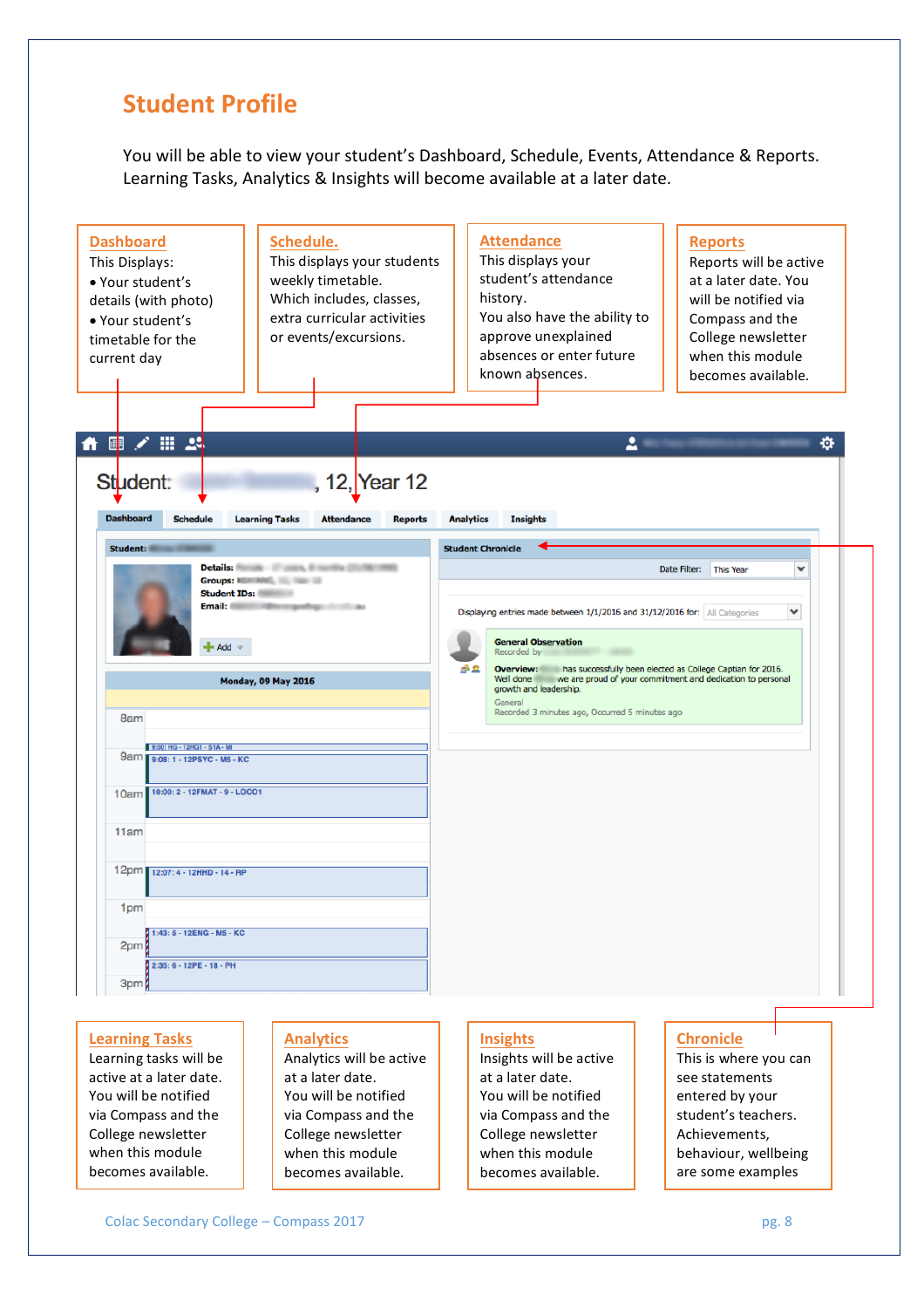# **Student Schedule**

This displays your students weekly/monthly schedule. This includes classes, extra-curricular activities and events/excursions.

| <b>Blue Colour</b><br>This indicates the<br>class has no changes. |                 |                                    | <b>Pink Colour</b><br>and/or<br>• Room Change                                                                  | This indicates there have<br>been changes made.<br>• Change of teacher |                                            | <b>Green Colour</b><br>This indicates that your<br>student is involved in and<br>extra curricular activity or<br>and event/excursion.<br>Click for more details.                     | <b>Week - Month</b><br>These buttons give<br>you the option to view<br>the schedule in a<br>weekly or monthly<br>calendar view. |                 |       |  |  |
|-------------------------------------------------------------------|-----------------|------------------------------------|----------------------------------------------------------------------------------------------------------------|------------------------------------------------------------------------|--------------------------------------------|--------------------------------------------------------------------------------------------------------------------------------------------------------------------------------------|---------------------------------------------------------------------------------------------------------------------------------|-----------------|-------|--|--|
| $\blacksquare$<br>Student:                                        | ※ 田 25          |                                    |                                                                                                                | , 12, Year 12                                                          |                                            |                                                                                                                                                                                      | $\mathbf{L}$ .                                                                                                                  |                 | ٠     |  |  |
| <b>Dashboard</b>                                                  | <b>Schedule</b> |                                    | <b>Learning Tasks</b><br>$\boxed{\circ}$ Go                                                                    | <b>Attendance</b><br><b>Reports</b>                                    | <b>Analytics</b>                           | <b>Insights</b>                                                                                                                                                                      |                                                                                                                                 | <b>THE Week</b> | Month |  |  |
| Today                                                             |                 | Jump to: 01/05/2016<br>May 1, 2016 | Mon 2                                                                                                          | Tue 3                                                                  | Wed 4                                      | Thu <sub>5</sub>                                                                                                                                                                     |                                                                                                                                 | Fri 6           | Sat 7 |  |  |
| 8am                                                               |                 |                                    |                                                                                                                |                                                                        |                                            |                                                                                                                                                                                      |                                                                                                                                 |                 |       |  |  |
| <b>9am</b>                                                        |                 |                                    | 9:08:1 - 12PSYC - M5 -<br>KC                                                                                   | 9:08: 1 - 12FMAT - 9 -<br>LOCO1                                        | $9:08:1 - 12HHD - 14 -$<br><b>RP EO</b>    | 9:00: HG - 12HG1 - S1A - MI   7 9:00: HG - 12HG1 - S1A - MI   9:00: HG - 12HG1 - S1A - MI   9:00: HG - 12HG1 - S1A - MI   9:00: HG - 12HG1 - S1A - MI<br>9:08:1 - 12ENG - M5 -<br>KC | $9:08:1 - 12ENG - M5 -$<br>KC                                                                                                   |                 |       |  |  |
| 10am                                                              |                 |                                    | 10:00: 2 - 12FMAT - 9 -<br><b>LOCO1</b>                                                                        | 10:00: 2 - 12FMAT - 9 -<br><b>LOCO1</b>                                | 10:00: 2 - 12HHD - 14 -<br><b>RP SPOL1</b> | 10:00: 2 - 12ENG - M5 -<br>KC                                                                                                                                                        | 10:00: 2 - 12PE - S2 -<br>PH                                                                                                    |                 |       |  |  |
| 11am                                                              |                 |                                    |                                                                                                                |                                                                        | 11:15: 3 - 12PSYC - M5<br>$-KC$            |                                                                                                                                                                                      | 11:15: 3 - 12PSYC - M5<br>- KC                                                                                                  |                 |       |  |  |
| 12pm                                                              |                 |                                    | 2 12:07: 4 - 12HHD - 14 -<br><b>RP</b>                                                                         | 12:07: 4 - 12FMAT - 9 -<br><b>LOCO1</b>                                | 12:07: 4 - 12PE - 11 -<br>PH               | 12:07: 4 - 12PE - 9 - PH                                                                                                                                                             | 12:07: 4 - 12PSYC - M5<br><b>KC</b>                                                                                             |                 |       |  |  |
| 1pm                                                               |                 |                                    |                                                                                                                |                                                                        |                                            |                                                                                                                                                                                      |                                                                                                                                 |                 |       |  |  |
| 2pm                                                               |                 |                                    | 1:43: 5 - 12ENG - M5 -<br>KC                                                                                   |                                                                        | 1:43: 5 - 12ENG - M5 -<br>KC               | 1:43: 5 - 12HHD - 11 -<br><b>RP</b>                                                                                                                                                  | $1:43:5-12$<br>$1:43:5-$<br>12PE - S2<br>Campus<br><b>Cross</b><br>- PH<br>Country -                                            |                 |       |  |  |
| 3pm                                                               |                 |                                    | 2:35: 6 - 12PE - 18 - PH                                                                                       |                                                                        | 2:35: 6 - 12FMAT - 9 -<br>LOCO1            | 2:35: 6 - 12PSYC - M5 -<br>KC                                                                                                                                                        | $2:35:6-$<br><b>TK</b><br><b>12HHD-</b><br>$14 - RP$                                                                            |                 |       |  |  |
| 4pm                                                               |                 |                                    |                                                                                                                |                                                                        |                                            |                                                                                                                                                                                      |                                                                                                                                 |                 |       |  |  |
| 5pm                                                               |                 |                                    |                                                                                                                |                                                                        |                                            |                                                                                                                                                                                      |                                                                                                                                 |                 |       |  |  |
|                                                                   |                 |                                    | <b>Green Pole</b><br>This indicates the teacher HAS<br>marked the class roll.<br>• This does NOT indicate that | your student is present in class                                       |                                            | <b>Red &amp; White Pole</b><br>This indicates the teacher<br>has NOT marked the class roll.                                                                                          |                                                                                                                                 |                 |       |  |  |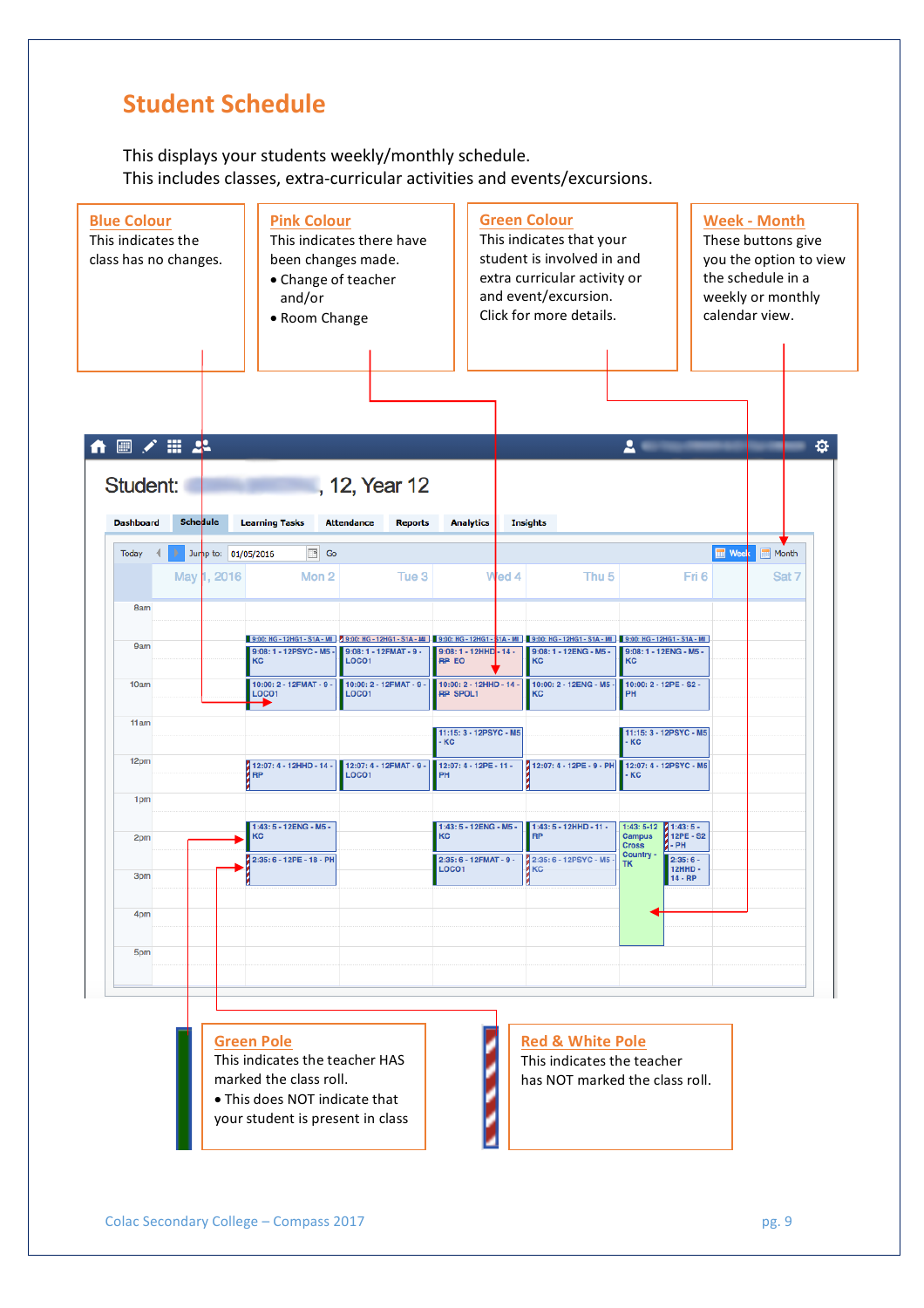## **Student Attendance**

This displays your students' attendance history. You also have the ability to approve unexplained absences or enter future known absences.

| <b>Summary</b><br>This displays the student's<br>'Daily Activities &<br>Attendance' along with a<br>full summary in table form<br>(bottom of page) showing<br>attendance data and<br>percentages. |                       |                    |                                  | <b>Arrival/Departure</b><br>This displays a record of all<br>Arrival/Departures<br>involving your student.<br>Students sign in and out<br>using the Compass Kiosk at<br>the front foyer. |                  |                    |                 |                         |              | <b>Full Record</b><br>This displays a full record<br>vear. This data can be<br>downloaded in a PDF<br>format, by selecting 'View<br>Complete Attendance' |                                  |                | of all your student's<br>attendance for the entire |              |               |                           |      |
|---------------------------------------------------------------------------------------------------------------------------------------------------------------------------------------------------|-----------------------|--------------------|----------------------------------|------------------------------------------------------------------------------------------------------------------------------------------------------------------------------------------|------------------|--------------------|-----------------|-------------------------|--------------|----------------------------------------------------------------------------------------------------------------------------------------------------------|----------------------------------|----------------|----------------------------------------------------|--------------|---------------|---------------------------|------|
|                                                                                                                                                                                                   |                       |                    |                                  |                                                                                                                                                                                          |                  |                    |                 |                         |              |                                                                                                                                                          |                                  |                |                                                    |              |               |                           |      |
| ╱⊞∴2<br>$\blacksquare$                                                                                                                                                                            |                       |                    |                                  |                                                                                                                                                                                          |                  |                    |                 |                         |              |                                                                                                                                                          | 2                                |                |                                                    |              |               |                           |      |
| Student:<br><b>Dashboard</b><br><b>Schedule</b>                                                                                                                                                   | <b>Learning Tasks</b> |                    | 12, Year 12<br><b>Attendande</b> | <b>Reports</b>                                                                                                                                                                           | Analytics        |                    | <b>Insights</b> |                         |              |                                                                                                                                                          |                                  |                |                                                    |              |               |                           |      |
| <b>Summary</b><br><b>Notes/Approvals</b>                                                                                                                                                          |                       | <b>Unexplained</b> | <b>Arrival/Departure</b>         | <b>Full Record</b>                                                                                                                                                                       |                  |                    |                 |                         |              |                                                                                                                                                          |                                  |                |                                                    |              |               |                           |      |
|                                                                                                                                                                                                   |                       |                    |                                  |                                                                                                                                                                                          |                  |                    |                 |                         |              |                                                                                                                                                          |                                  |                |                                                    |              |               |                           |      |
| Daily Activities & Attendance                                                                                                                                                                     |                       |                    |                                  |                                                                                                                                                                                          |                  |                    |                 |                         |              |                                                                                                                                                          |                                  |                |                                                    |              |               |                           |      |
| <b>Currently Viewing:</b>                                                                                                                                                                         | 09/05/2016            | $\vert \vert$ >    |                                  |                                                                                                                                                                                          |                  |                    |                 |                         |              |                                                                                                                                                          |                                  |                |                                                    |              |               |                           |      |
| <b>Activity</b>                                                                                                                                                                                   |                       |                    | <b>Start</b>                     | Finish                                                                                                                                                                                   |                  |                    | Pd              | Location                |              | Staff                                                                                                                                                    |                                  | <b>Status</b>  |                                                    |              |               |                           |      |
| 12HG1 (Homegroup)                                                                                                                                                                                 |                       |                    | 09/05 - 09:00 AM                 |                                                                                                                                                                                          | 09/05 - 09:05 AM |                    | HG              | S <sub>1</sub> A        |              | MI                                                                                                                                                       |                                  | Present        |                                                    |              |               |                           |      |
| 12PSYC (Psychology)                                                                                                                                                                               |                       |                    | 09/05 - 09:08 AM                 |                                                                                                                                                                                          | 09/05 - 09:58 AM |                    | $\blacksquare$  | M <sub>5</sub>          |              | KC                                                                                                                                                       |                                  | Present        |                                                    |              |               |                           |      |
| 12FMAT (Further Maths)                                                                                                                                                                            |                       |                    | 09/05 - 10:00 AM                 |                                                                                                                                                                                          | 09/05 - 10:50 AM |                    | $\overline{2}$  | 9                       |              | LOCO1                                                                                                                                                    |                                  | Present        |                                                    |              |               |                           |      |
| 12HHD (Health and Human Development)                                                                                                                                                              |                       |                    | 09/05 - 12:07 PM                 |                                                                                                                                                                                          | 09/05 - 12:57 PM |                    | $\overline{4}$  | 14                      |              | <b>RP</b>                                                                                                                                                |                                  | Present        |                                                    |              |               |                           |      |
| 12ENG (English)                                                                                                                                                                                   |                       |                    | 09/05 - 01:43 PM                 |                                                                                                                                                                                          |                  | 09/05 - 02:33 PM 5 |                 | M <sub>5</sub>          |              | КC                                                                                                                                                       |                                  |                | Not Marked                                         |              |               |                           |      |
| 12PE (Physical Education)                                                                                                                                                                         |                       |                    | 09/05 - 02:35 PM                 |                                                                                                                                                                                          | 09/05 - 03:25 PM |                    | - 6             | 18                      |              | PH                                                                                                                                                       |                                  |                | <b>Not Marked</b>                                  |              |               |                           |      |
| <b>Attendance Summary</b>                                                                                                                                                                         |                       |                    |                                  |                                                                                                                                                                                          |                  |                    |                 |                         |              |                                                                                                                                                          |                                  |                |                                                    |              |               |                           |      |
| <b>Start</b>                                                                                                                                                                                      | ind                   | <b>Students</b>    |                                  | Class %                                                                                                                                                                                  | Ac'td %          |                    |                 | VCE %                   |              |                                                                                                                                                          | Schl %                           |                |                                                    |              |               |                           |      |
| P<br>01/01/2016                                                                                                                                                                                   | 31/12/2016<br>œ       | Active             | ٠<br>All                         | ۰                                                                                                                                                                                        | All              | ٧                  |                 | All                     |              | v                                                                                                                                                        | All                              |                | $\checkmark$                                       |              | <b>Filter</b> | <b>Export</b>             |      |
|                                                                                                                                                                                                   |                       |                    |                                  |                                                                                                                                                                                          |                  |                    |                 |                         |              |                                                                                                                                                          |                                  |                |                                                    |              |               |                           |      |
|                                                                                                                                                                                                   |                       |                    |                                  |                                                                                                                                                                                          |                  |                    | Late            | <b>In Class</b><br>Late |              | <b>NP</b>                                                                                                                                                | <b>Out of Class</b><br><b>NP</b> | <b>NP</b>      |                                                    | <b>Class</b> | Ac'td         | Percentages<br><b>VCE</b> | Schl |
|                                                                                                                                                                                                   | <b>Subject</b>        |                    | <b>Class</b>                     | Form                                                                                                                                                                                     | <b>Run</b>       | Prsnt              | Appr            | Un'd                    | <b>Total</b> | Schl                                                                                                                                                     | Parnt                            | Un'd           | Total                                              | %            | %             | ℅                         | %    |
| English                                                                                                                                                                                           |                       |                    | 12ENG                            | 12                                                                                                                                                                                       | 56               | 52                 | 0               | $\pmb{0}$               | 52           | 3                                                                                                                                                        | 0                                | 1              | $\overline{4}$                                     | 93           | 98            | 98                        | 98   |
| <b>Further Maths</b>                                                                                                                                                                              |                       |                    | 12FMAT                           | 12                                                                                                                                                                                       | 53               | 43                 | $\mathbf 0$     | $\mathbf{0}$            | 43           | 5                                                                                                                                                        | 1                                | $\overline{4}$ | 10                                                 | 81           | 92            | 91                        | 91   |
| Health and Human Development                                                                                                                                                                      |                       |                    | 12HHD                            | 12                                                                                                                                                                                       | 52               | 46                 | 0               | 0                       | 46           | 4                                                                                                                                                        | $\mathbf 0$                      | 2              | 6                                                  | 88           | 96            | 96                        | 96   |
| Homegroup                                                                                                                                                                                         |                       |                    | <b>12HG1</b>                     | 12                                                                                                                                                                                       | 58               | 56                 | 0               | $\mathbf 0$             | 56           | 0                                                                                                                                                        | $\mathbf{1}$                     | $\mathbf{1}$   | $\overline{2}$                                     | 97           | 98            | 97                        | 97   |
| <b>Physical Education</b>                                                                                                                                                                         |                       |                    | 12PE                             | 12                                                                                                                                                                                       | 51               | 45                 | $\mathbf{0}$    | $\mathbf{0}$            | 45           | $\overline{4}$                                                                                                                                           | $\mathbf 0$                      | $\overline{2}$ | 6                                                  | 88           | 96            | 96                        | 96   |
| Psychology                                                                                                                                                                                        |                       |                    | 12PSYC                           | 12                                                                                                                                                                                       | 54               | 48                 | $\mathbf 0$     | 0                       | 48           | 3                                                                                                                                                        | 1                                | $\overline{2}$ | 6                                                  | 89           | 96            | 94                        | 94   |
| <b>Events</b>                                                                                                                                                                                     |                       |                    |                                  | 12                                                                                                                                                                                       | 4                | $\overline{4}$     | $\mathbf{0}$    | $\mathbf{0}$            | 4            | $\mathbf{0}$                                                                                                                                             | $\mathbf{0}$                     | $\overline{0}$ | $\mathbf{0}$                                       | 100          | 100           | 100                       | 100  |

#### **Notes/Approvals**

Parents can approve future absences for part or a whole day without having to contact the school.

#### **Unexplained**

This displays the classes that your student/s have been marked 'Not Present'. Parents can select the classes and provide a parent approval.

*More information: pg. 12* 

*More information: pg. 11*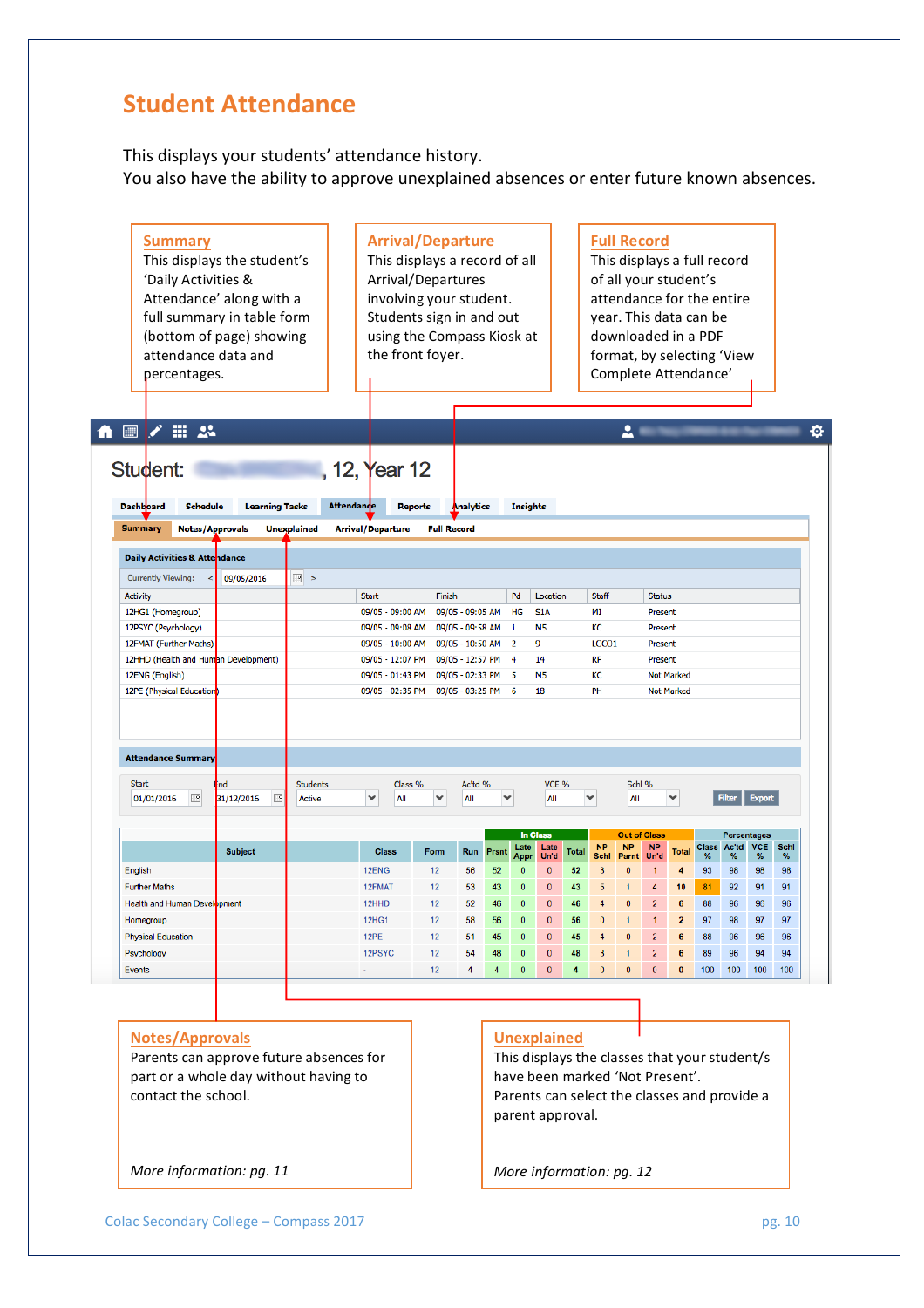# **Notes/Approvals – Parent Approved Absence**

If your student will not be at school for part or a whole day you are able to approve the absence without having to call the College or send a note.

This can be done the morning the student/s will not be at school or if it is a planned event it can be entered any time prior.

Parents are unable to delete these entries, please to sure these are correct before entering. If a mistake has occurred, please contact the College to amend the entry.

### **Add Note/Approval**

| Step 1<br>Click Add Note/Approval                                                 |                                              | <b>Step 2</b><br>Select the reason the<br>student will not be at<br>school from the<br>dropdown. Add any details<br>or comments on why the<br>student will not be<br>attending school.                                                                                                                                                                                                                                                                                                                                                          |                   |                    |                  | Step 3<br>and the time of when the<br>student will not be at school.<br>times $(8:00am - 5:00pm)$ | Select the start and finish date,<br>• If the student will be away for<br>the entire day, leave the default |          | Step 4<br>Click SAVE                       |
|-----------------------------------------------------------------------------------|----------------------------------------------|-------------------------------------------------------------------------------------------------------------------------------------------------------------------------------------------------------------------------------------------------------------------------------------------------------------------------------------------------------------------------------------------------------------------------------------------------------------------------------------------------------------------------------------------------|-------------------|--------------------|------------------|---------------------------------------------------------------------------------------------------|-------------------------------------------------------------------------------------------------------------|----------|--------------------------------------------|
| m.<br>-22<br>團                                                                    |                                              |                                                                                                                                                                                                                                                                                                                                                                                                                                                                                                                                                 |                   |                    |                  |                                                                                                   | ≟                                                                                                           |          | ₩                                          |
| Student:<br><b>Dashboard</b><br><b>Schedule</b>                                   | <b>Learning Tasks</b>                        | , 12, Year 12<br><b>Attendance</b>                                                                                                                                                                                                                                                                                                                                                                                                                                                                                                              | <b>Reports</b>    |                    | <b>Analytics</b> | <b>Insights</b>                                                                                   |                                                                                                             |          |                                            |
| <b>Summary</b>                                                                    | <b>Notes/Approvals</b><br><b>Unexplained</b> | <b>Arrival/Departure</b>                                                                                                                                                                                                                                                                                                                                                                                                                                                                                                                        |                   | <b>Full Record</b> |                  |                                                                                                   |                                                                                                             |          |                                            |
| Attendance Notes/Approvals                                                        |                                              |                                                                                                                                                                                                                                                                                                                                                                                                                                                                                                                                                 |                   |                    |                  | <b>School Activities</b>                                                                          |                                                                                                             |          |                                            |
| Add Note/Approval Reason: All Reasons                                             |                                              |                                                                                                                                                                                                                                                                                                                                                                                                                                                                                                                                                 | $\vee$ Year: 2016 |                    |                  |                                                                                                   |                                                                                                             |          | Year: 2016 →                               |
| <b>Start</b>                                                                      | Finish                                       | Reason<br><b>Entered By</b>                                                                                                                                                                                                                                                                                                                                                                                                                                                                                                                     | V Entered         |                    | <b>Start</b>     | Finish                                                                                            | Name                                                                                                        | Location |                                            |
| <b>Attendance Note/Approval Editor</b><br><b>Note/Approval Details</b><br>Person: |                                              |                                                                                                                                                                                                                                                                                                                                                                                                                                                                                                                                                 |                   |                    |                  | <b>Potentially Affected \$essions</b>                                                             |                                                                                                             |          | ×                                          |
| Reason:                                                                           | Enter a reason                               |                                                                                                                                                                                                                                                                                                                                                                                                                                                                                                                                                 |                   |                    | v                | Activity                                                                                          | <b>Start</b>                                                                                                | Finish   |                                            |
| Details/Comment:                                                                  |                                              |                                                                                                                                                                                                                                                                                                                                                                                                                                                                                                                                                 |                   |                    |                  | 12HG1 (Homegroup)<br>12FMAT (Further Ma                                                           | 10/05/2016 09:00 AM<br>10/05/2016 09:08 AM                                                                  |          | 10005/2016 09:05 AM<br>10005/2016 09:58 AM |
|                                                                                   |                                              |                                                                                                                                                                                                                                                                                                                                                                                                                                                                                                                                                 |                   |                    |                  | 12FMAT (Further Ma                                                                                | 10/05/2016 10:00 AM                                                                                         |          | 10/05/2016 10:50 AM                        |
|                                                                                   |                                              |                                                                                                                                                                                                                                                                                                                                                                                                                                                                                                                                                 |                   |                    |                  | 12FMAT (Further Ma                                                                                | 10/05/2016 12:07 PM                                                                                         |          | 10/05/2016 12:57 PM                        |
| <b>Important Notice</b>                                                           |                                              |                                                                                                                                                                                                                                                                                                                                                                                                                                                                                                                                                 |                   |                    |                  |                                                                                                   |                                                                                                             |          |                                            |
| and/or the product issuer).                                                       |                                              | In clicking 'Save', you understand, certify and accept that you are a listed parent/guardian for this<br>child; and the information above is correct; and this online approval does NOT constitute a medical<br>certificate; and students enrolled in VCE are required to submit a medical certificate to the school in<br>addition to this approval; and any fraudulent action or intentional misuse of this feature may result<br>in administrative, criminal and/or civil action against you (by your registered school, affiliated entities |                   |                    |                  |                                                                                                   |                                                                                                             |          |                                            |
| Start:                                                                            | 10/05/2016                                   | $\boxed{9}$ 08:00 AM $\boxed{\blacktriangleright}$                                                                                                                                                                                                                                                                                                                                                                                                                                                                                              | Select a period   | $\checkmark$       |                  |                                                                                                   |                                                                                                             |          |                                            |
| Finish:                                                                           | 10/05/2016                                   | ■ 05:00 PM $\blacktriangleright$ Select a period $\blacktriangleright$                                                                                                                                                                                                                                                                                                                                                                                                                                                                          |                   |                    |                  |                                                                                                   |                                                                                                             |          |                                            |
|                                                                                   |                                              |                                                                                                                                                                                                                                                                                                                                                                                                                                                                                                                                                 |                   |                    |                  |                                                                                                   |                                                                                                             |          |                                            |
|                                                                                   |                                              |                                                                                                                                                                                                                                                                                                                                                                                                                                                                                                                                                 |                   |                    |                  |                                                                                                   |                                                                                                             |          |                                            |
|                                                                                   |                                              |                                                                                                                                                                                                                                                                                                                                                                                                                                                                                                                                                 |                   |                    |                  |                                                                                                   | F                                                                                                           | Save     | S <sup>‰</sup> Cancel<br>Policies          |

Colac Secondary College – Compass 2017 **pg. 11** pg. 11